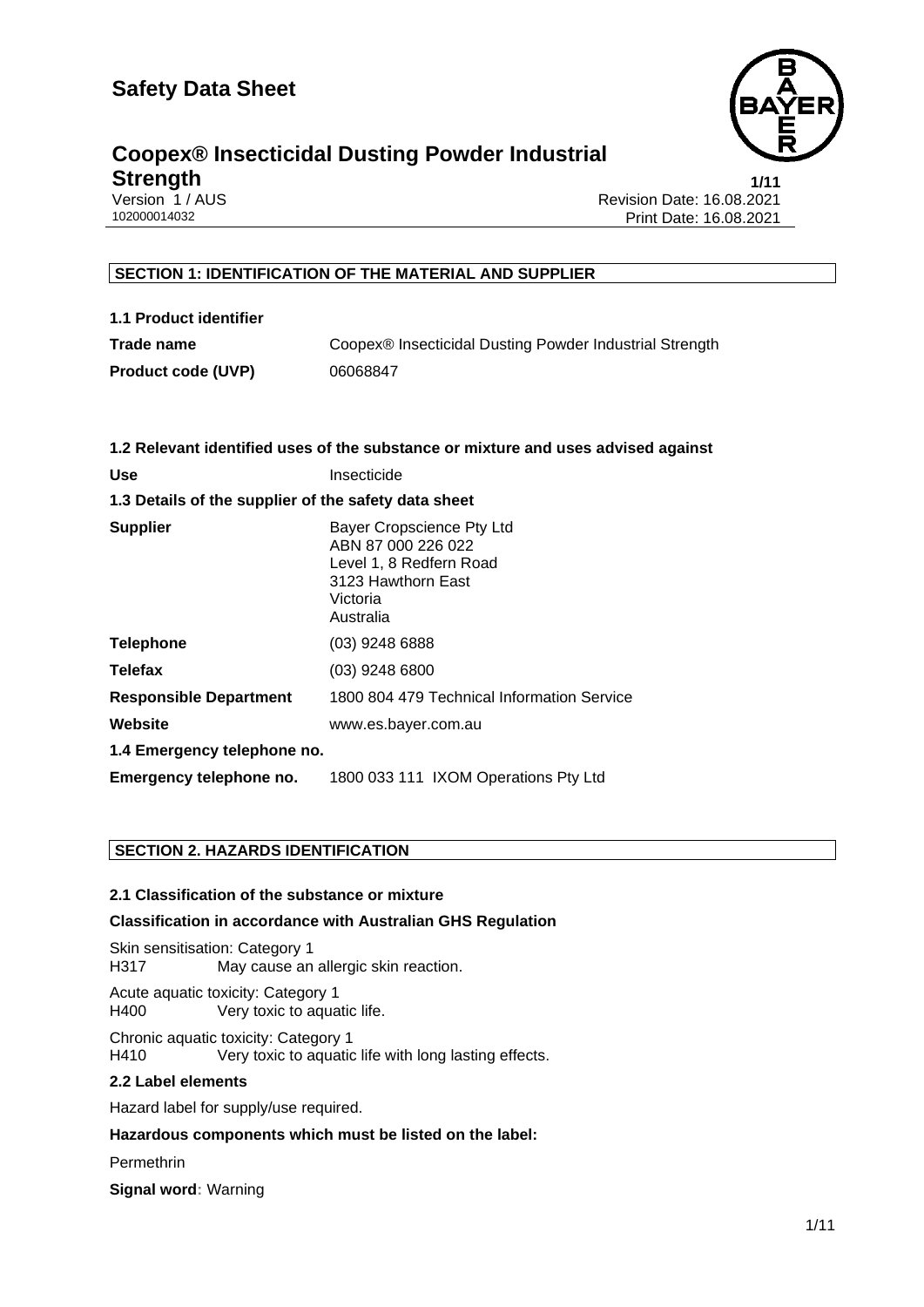

### **Coopex® Insecticidal Dusting Powder Industrial Strength** 2/11<br>
Version 1 / AUS Revision Date: 16.08.2021<br>
102000014032 Print Date: 16.08.2021

Revision Date: 16.08.2021 Print Date: 16.08.2021

#### **Hazard statements**

H317 May cause an allergic skin reaction.

#### **Precautionary statements**

| P <sub>261</sub> | Avoid breathing dust.                                                  |
|------------------|------------------------------------------------------------------------|
| P <sub>272</sub> | Contaminated work clothing should not be allowed out of the workplace. |
| P <sub>280</sub> | Wear protective gloves.                                                |
| P302 + P352      | IF ON SKIN: Wash with plenty of water/soap.                            |
| $P333 + P313$    | If skin irritation or rash occurs: Get medical advice/attention.       |
| P363             | Wash contaminated clothing before reuse.                               |
| P501             | Dispose of contents/container in accordance with local regulation.     |

#### **2.3 Other hazards**

No additional hazards known beside those mentioned.

#### **SECTION 3. COMPOSITION/INFORMATION ON INGREDIENTS**

#### **Chemical nature**

Permethrin 25:75 10g/kg Dustable powder (DP)

| Chemical name                             | CAS-No.    | Concentration [%] |
|-------------------------------------------|------------|-------------------|
| l Permethrin                              | 52645-53-1 | 1.06              |
| Talc                                      | 14807-96-6 | 0.88              |
| Other ingredients (non-hazardous) to 100% |            |                   |

#### **SECTION 4. FIRST AID MEASURES**

**If poisoning occurs, immediately contact a doctor or Poisons Information Centre (telephone 13 11 26), and follow the advice given. Show this Safety Data Sheet to the doctor.**

#### **4.1 Description of first aid measures**

| <b>Inhalation</b>   | Keep patient warm and at rest. If symptoms persist, call a physician.<br>Oxygen or artificial respiration if needed.                                                                                                                                                                                                                                                                                                                               |
|---------------------|----------------------------------------------------------------------------------------------------------------------------------------------------------------------------------------------------------------------------------------------------------------------------------------------------------------------------------------------------------------------------------------------------------------------------------------------------|
| <b>Skin contact</b> | Take off contaminated clothing and shoes immediately. Wash off<br>thoroughly with plenty of soap and water, if available with<br>polyethyleneglycol 400, subsequently rinse with water. In case of skin<br>irritation, application of oils or lotions containing vitamin E may be<br>considered. If symptoms persist, call a physician. Clean contaminated<br>clothing and shoes before re-use or discard if they cannot be<br>thoroughly cleaned. |
| Eye contact         | Rinse immediately with plenty of water, also under the eyelids, for at<br>least 15 minutes. Get medical attention if irritation develops and<br>persists.                                                                                                                                                                                                                                                                                          |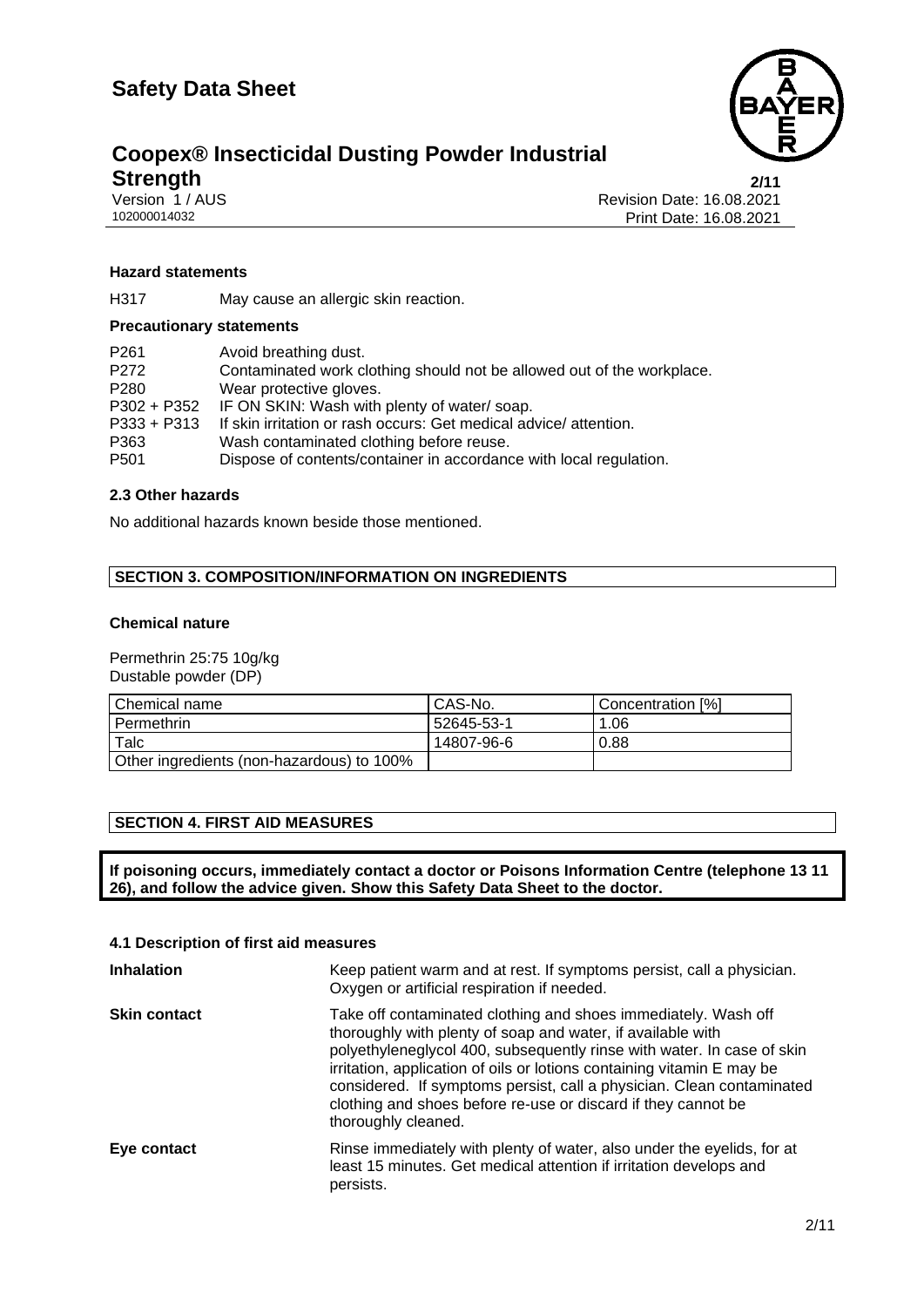

### **Coopex® Insecticidal Dusting Powder Industrial Strength** 3/11<br>
Version 1 / AUS Revision Date: 16.08.2021<br>
102000014032 Print Date: 16.08.2021

Revision Date: 16.08.2021 Print Date: 16.08.2021

| Ingestion        | Rinse mouth. Do NOT induce vomiting. Keep patient warm and at rest.<br>Obtain medical attention.                                                                                                                                                                                                                                                                                                                 |  |  |
|------------------|------------------------------------------------------------------------------------------------------------------------------------------------------------------------------------------------------------------------------------------------------------------------------------------------------------------------------------------------------------------------------------------------------------------|--|--|
|                  | 4.2 Most important symptoms and effects, both acute and delayed                                                                                                                                                                                                                                                                                                                                                  |  |  |
| <b>Symptoms</b>  | The following symptoms may occur:, Prolonged and repeated contact<br>with skin, eyes or mucous membranes may cause irritation., Burning<br>sensation, Cough, Sneezing, Respiratory disorder, Pulmonary<br>oedema, Nausea, Vomiting, Diarrhoea, Abdominal pain, Salivation,<br>Dizziness, Blurred vision, Headache, Anorexia, Somnolence, Coma,<br>Seizures, Convulsions, Tremors, Ataxia, Muscular fasciculation |  |  |
|                  | 4.3 Indication of any immediate medical attention and special treatment needed                                                                                                                                                                                                                                                                                                                                   |  |  |
| <b>Treatment</b> | Treat symptomatically. Gastric lavage is not normally required.<br>However, if a significant amount (more than a mouthful) has been<br>ingested, administer activated charcoal and sodium sulphate. There is<br>no specific antidote. Monitor: respiratory and cardiac functions. ECG -<br>monitoring (Electrocardiogram). Contraindication: atropine.                                                           |  |  |

#### **SECTION 5. FIRE FIGHTING MEASURES**

#### **5.1 Extinguishing media**

| <b>Suitable</b><br>Unsuitable                                   | Foam, Dry powder, Water spray<br>High volume water jet                                                                                                                                                                                                                                                                             |  |  |  |
|-----------------------------------------------------------------|------------------------------------------------------------------------------------------------------------------------------------------------------------------------------------------------------------------------------------------------------------------------------------------------------------------------------------|--|--|--|
| 5.2 Special hazards arising<br>from the substance or<br>mixture | In the event of fire the following may be released:, Hydrogen chloride<br>(HCl), Carbon monoxide (CO), Carbon dioxide (CO2)                                                                                                                                                                                                        |  |  |  |
| 5.3 Advice for firefighters                                     |                                                                                                                                                                                                                                                                                                                                    |  |  |  |
| <b>Special protective</b><br>equipment for firefighters         | Wear self-contained breathing apparatus and protective suit.                                                                                                                                                                                                                                                                       |  |  |  |
| <b>Further information</b>                                      | Remove product from areas of fire, or otherwise cool containers with<br>water in order to avoid pressure being built up due to heat. Collect<br>contaminated fire extinguishing water separately. This must not be<br>discharged into drains. Whenever possible, contain fire-fighting water<br>by diking area with sand or earth. |  |  |  |
| <b>Hazchem Code</b>                                             | 2Z                                                                                                                                                                                                                                                                                                                                 |  |  |  |

#### **SECTION 6. ACCIDENTAL RELEASE MEASURES**

#### **6.1 Personal precautions, protective equipment and emergency procedures**

| <b>Precautions</b>                      | Use personal protective equipment. Avoid contact with spilled product<br>or contaminated surfaces. Keep unauthorized people away. An<br>emergency shower must be readily accessible to the work area. |
|-----------------------------------------|-------------------------------------------------------------------------------------------------------------------------------------------------------------------------------------------------------|
| <b>6.2 Environmental</b><br>precautions | Do not allow to get into surface water, drains and ground water. If the<br>product contaminates rivers and lakes or drains inform respective<br>authorities.                                          |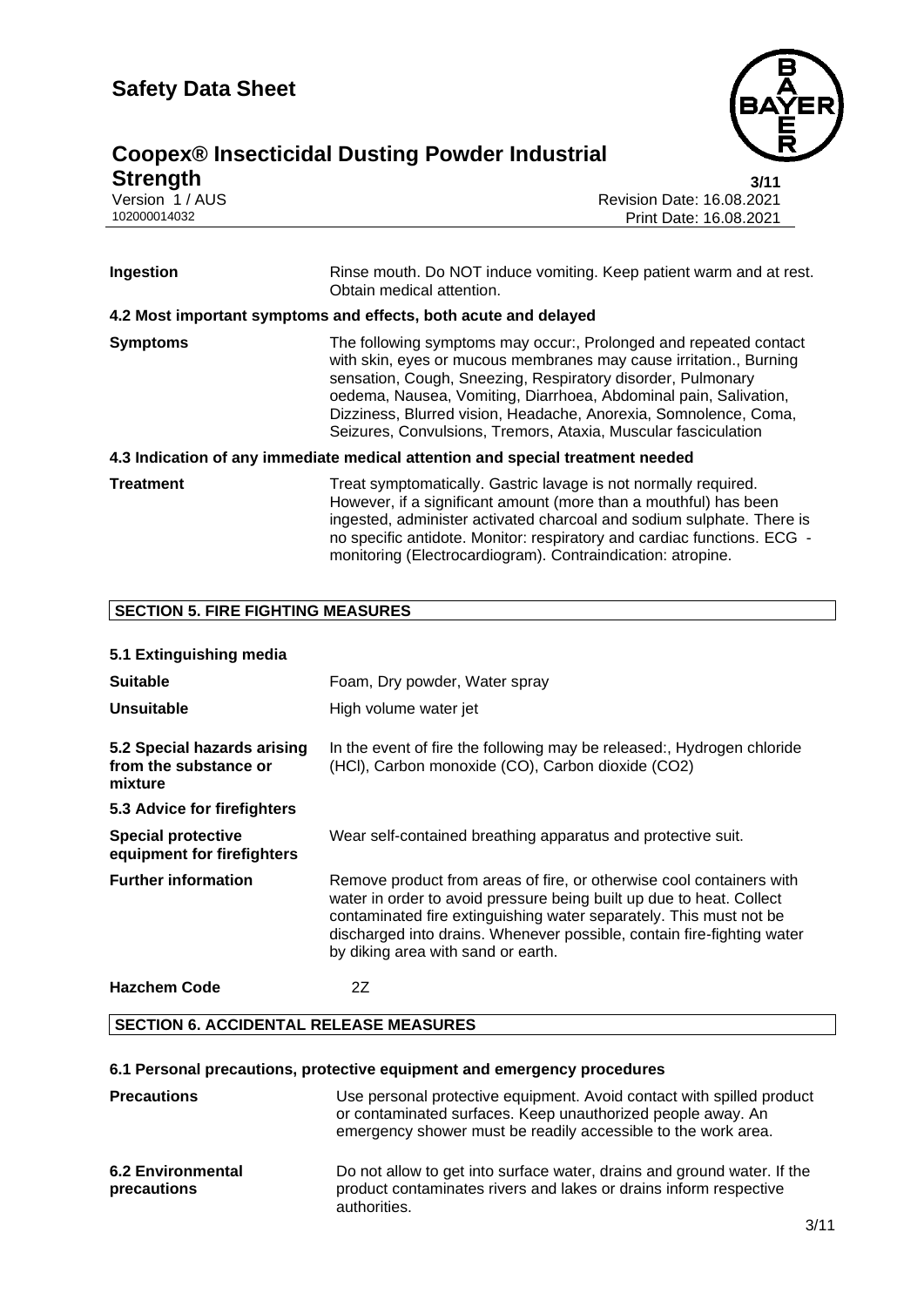

### **Coopex® Insecticidal Dusting Powder Industrial Strength** 4/11<br>
Version 1 / AUS Revision Date: 16.08.2021<br>
102000014032 Print Date: 16.08.2021

Revision Date: 16.08.2021 Print Date: 16.08.2021

#### **6.3 Methods and materials for containment and cleaning up**

| Methods for cleaning up            | Sweep up or vacuum up spillage and collect in suitable container for<br>disposal. Collect and transfer the product into a properly labelled and<br>tightly closed container.        |
|------------------------------------|-------------------------------------------------------------------------------------------------------------------------------------------------------------------------------------|
| 6.4 Reference to other<br>sections | Information regarding safe handling, see section 7.<br>Information regarding personal protective equipment, see section 8.<br>Information regarding waste disposal, see section 13. |

#### **SECTION 7. HANDLING AND STORAGE**

| 7.1 Precautions for safe handling                |                                                                                                                                                |  |  |
|--------------------------------------------------|------------------------------------------------------------------------------------------------------------------------------------------------|--|--|
| Advice on safe handling                          | Ensure adequate ventilation. Avoid contact with skin, eyes and clothing.                                                                       |  |  |
| <b>Hygiene measures</b>                          | Avoid contact with skin, eyes and clothing.                                                                                                    |  |  |
|                                                  | 7.2 Conditions for safe storage, including any incompatibilities                                                                               |  |  |
| Requirements for storage<br>areas and containers | Keep out of the reach of children. Keep containers tightly closed in a<br>dry, cool and well-ventilated place. Keep away from direct sunlight. |  |  |

#### **SECTION 8. EXPOSURE CONTROLS / PERSONAL PROTECTION**

#### **8.1 Control parameters**

| <b>Components</b> | CAS-No.    | <b>Control parameters</b>   | <b>Update</b> | <b>Basis</b> |
|-------------------|------------|-----------------------------|---------------|--------------|
| Permethrin        | 52645-53-1 | $5 \text{ mg/m}$ 3<br>'TWA) | 12 2019       | AU NOEL      |
| Permethrin        | 52645-53-1 | 10 mg/m $3$<br>(SK-SEN)     |               | OES BCS*     |

\*OES BCS: Internal Bayer AG, Crop Science Division "Occupational Exposure Standard"

#### **8.2 Exposure controls**

| <b>Respiratory protection</b> | Wear respirator with a particle filter mask (protection factor 4)<br>conforming to European norm EN149FFP1 or equivalent.<br>Respiratory protection should only be used to control residual risk of<br>short duration activities, when all reasonably practicable steps have<br>been taken to reduce exposure at source e.g. containment and/or<br>local extract ventilation. Always follow respirator manufacturer's<br>instructions regarding wearing and maintenance.                                |
|-------------------------------|---------------------------------------------------------------------------------------------------------------------------------------------------------------------------------------------------------------------------------------------------------------------------------------------------------------------------------------------------------------------------------------------------------------------------------------------------------------------------------------------------------|
| <b>Hand protection</b>        | Please observe the instructions regarding permeability and<br>breakthrough time which are provided by the supplier of the gloves.<br>Also take into consideration the specific local conditions under which<br>the product is used, such as the danger of cuts, abrasion, and the<br>contact time.<br>Wash gloves when contaminated. Dispose of when contaminated<br>inside, when perforated or when contamination on the outside cannot<br>be removed. Wash hands frequently and always before eating, |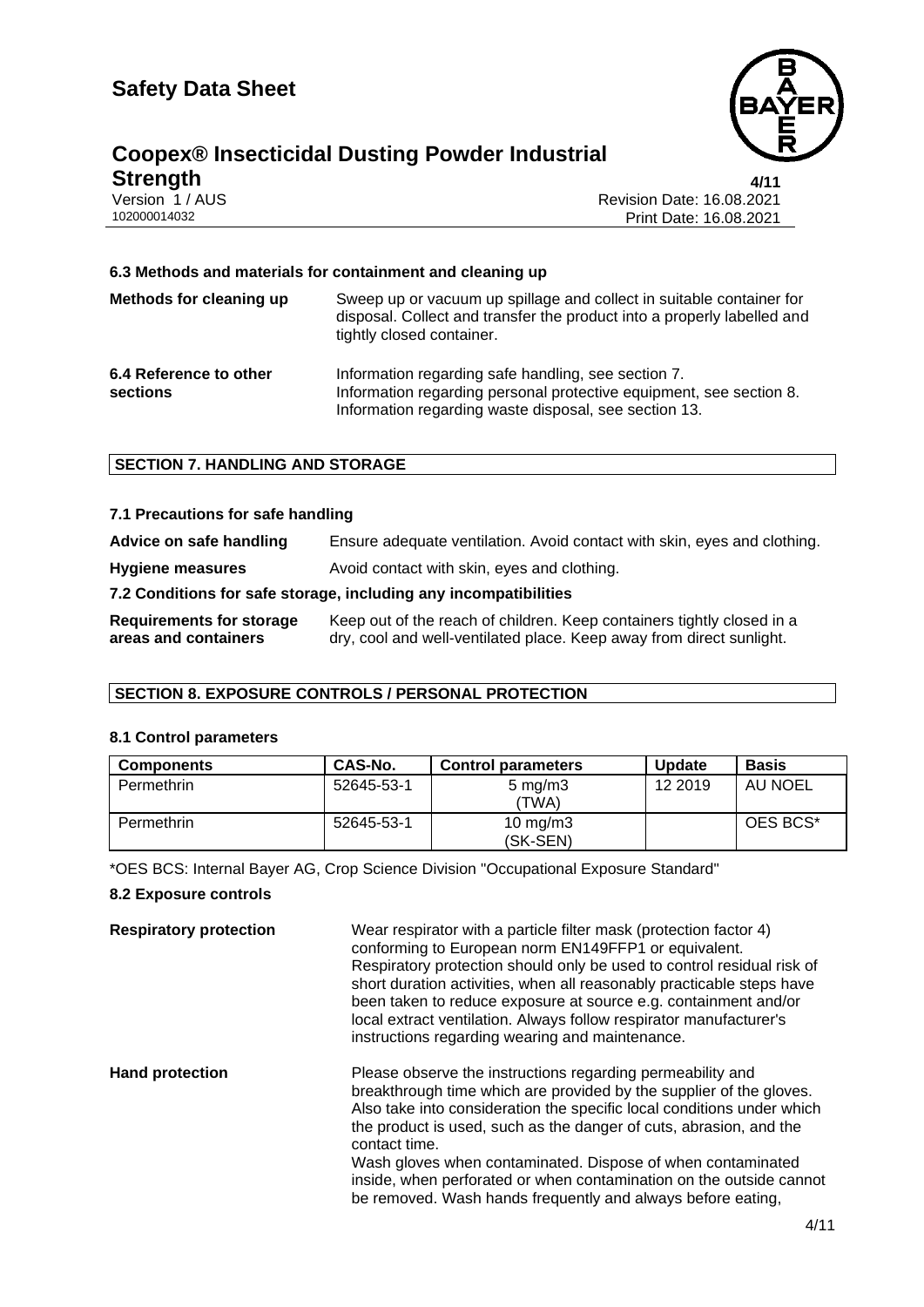

# **Coopex® Insecticidal Dusting Powder Industrial Strength** 5/11<br>
Version 1 / AUS Revision Date: 16.08.2021<br>
102000014032 Print Date: 16.08.2021

Revision Date: 16.08.2021 Print Date: 16.08.2021

|                                    | drinking, smoking or using the toilet.<br>Material<br>Rate of permeability<br>Glove thickness<br>Protective index<br><b>Directive</b>                                                                                                                                                                                                      | Nitrile rubber<br>$>$ 480 min<br>$> 0.4$ mm<br>Class 6<br>Protective gloves complying with EN<br>374. |  |
|------------------------------------|--------------------------------------------------------------------------------------------------------------------------------------------------------------------------------------------------------------------------------------------------------------------------------------------------------------------------------------------|-------------------------------------------------------------------------------------------------------|--|
| Eye protection                     | Wear goggles (conforming to $EN166$ , Field of Use = 5 or equivalent).                                                                                                                                                                                                                                                                     |                                                                                                       |  |
| Skin and body protection           | Wear standard coveralls and Category 3 Type 4 suit.<br>If there is a risk of significant exposure, consider a higher protective<br>type suit.<br>Wear two layers of clothing wherever possible. Polyester/cotton or<br>cotton overalls should be worn under chemical protection suit and<br>should be professionally laundered frequently. |                                                                                                       |  |
| <b>General protective measures</b> | In normal use and handling conditions please refer to the label<br>and/or leaflet. In all other cases the above mentioned<br>recommendations would apply.                                                                                                                                                                                  |                                                                                                       |  |
| <b>Engineering Controls</b>        |                                                                                                                                                                                                                                                                                                                                            |                                                                                                       |  |
| Advice on safe handling            | Ensure adequate ventilation. Avoid contact with skin, eyes and clothing.                                                                                                                                                                                                                                                                   |                                                                                                       |  |

#### **SECTION 9. PHYSICAL AND CHEMICAL PROPERTIES**

| 9.1 Information on basic physical and chemical properties<br>Form | powder              |
|-------------------------------------------------------------------|---------------------|
| Colour                                                            | white to light grey |
| Odour                                                             | odourless           |
| <b>Odour Threshold</b>                                            | No data available   |
| рH                                                                | No data available   |
| Melting point/range                                               | No data available   |
| <b>Boiling Point</b>                                              | No data available   |
| <b>Flash point</b>                                                | No data available   |
| <b>Flammability</b>                                               | No data available   |
| <b>Auto-ignition temperature</b>                                  | No data available   |
| <b>Thermal decomposition</b>                                      | No data available   |
| <b>Minimum ignition energy</b>                                    | No data available   |
| Self-accelarating<br>decomposition temperature<br>(SADT)          | No data available   |
| <b>Upper explosion limit</b>                                      | No data available   |
| <b>Lower explosion limit</b>                                      | No data available   |
| Vapour pressure                                                   | No data available   |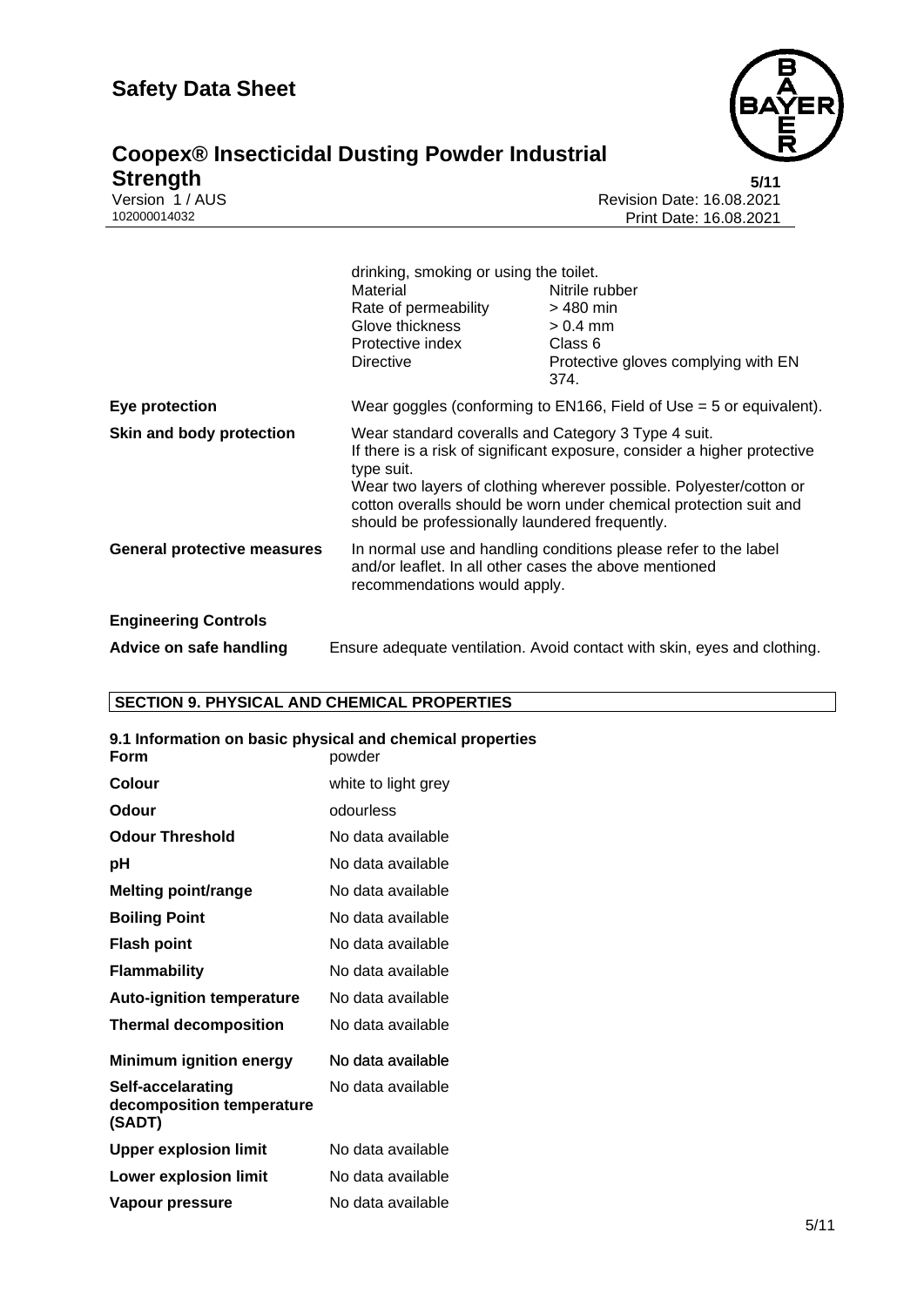

## **Coopex® Insecticidal Dusting Powder Industrial Strength** 6/11<br>
Version 1 / AUS Revision Date: 16.08.2021<br>
102000014032 Print Date: 16.08.2021

Revision Date: 16.08.2021 Print Date: 16.08.2021

| <b>Evaporation rate</b>                           | No data available                                            |
|---------------------------------------------------|--------------------------------------------------------------|
| <b>Relative vapour density</b>                    | No data available                                            |
| <b>Relative density</b>                           | No data available                                            |
| <b>Density</b>                                    | No data available                                            |
| <b>Water solubility</b>                           | No data available                                            |
| <b>Partition coefficient: n-</b><br>octanol/water | Permethrin: log Pow: 5.95                                    |
| Viscosity, dynamic                                | No data available                                            |
| <b>Viscosity, kinematic</b>                       | No data available                                            |
| <b>Oxidizing properties</b>                       | No data available                                            |
| <b>Explosivity</b>                                | No data available                                            |
| 9.2 Other information                             | Further safety related physical-chemical data are not known. |

#### **SECTION 10. STABILITY AND REACTIVITY**

| <b>10.1 Reactivity</b><br><b>10.2 Chemical stability</b> | Stable under normal conditions.<br>Stable under normal conditions.                        |  |
|----------------------------------------------------------|-------------------------------------------------------------------------------------------|--|
| 10.3 Possibility of<br>hazardous reactions               | No hazardous reactions known.                                                             |  |
| 10.4 Conditions to avoid                                 | Heat, flames and sparks.                                                                  |  |
| 10.5 Incompatible materials                              | Iron, Oxidizing agents, Strong acids, Halogenated compounds, Strong<br>bases              |  |
| 10.6 Hazardous<br>decomposition products                 | Thermal decomposition can lead to release of:<br>Hydrogen chloride (HCI)<br>Carbon oxides |  |

#### **SECTION 11. TOXICOLOGICAL INFORMATION**

#### **11.1 Information on toxicological effects**

| <b>Acute oral toxicity</b>       | LD50 (Rat) 1,479 mg/kg<br>The value mentioned relates to the active ingredient permethrin.                          |
|----------------------------------|---------------------------------------------------------------------------------------------------------------------|
| <b>Acute inhalation toxicity</b> | $LC50$ (Rat)<br>685 mg/m3<br>Exposure time: 3 h<br>The value mentioned relates to the active ingredient permethrin. |
| <b>Acute dermal toxicity</b>     | LD50 (Rabbit) $> 2,000$ mg/kg                                                                                       |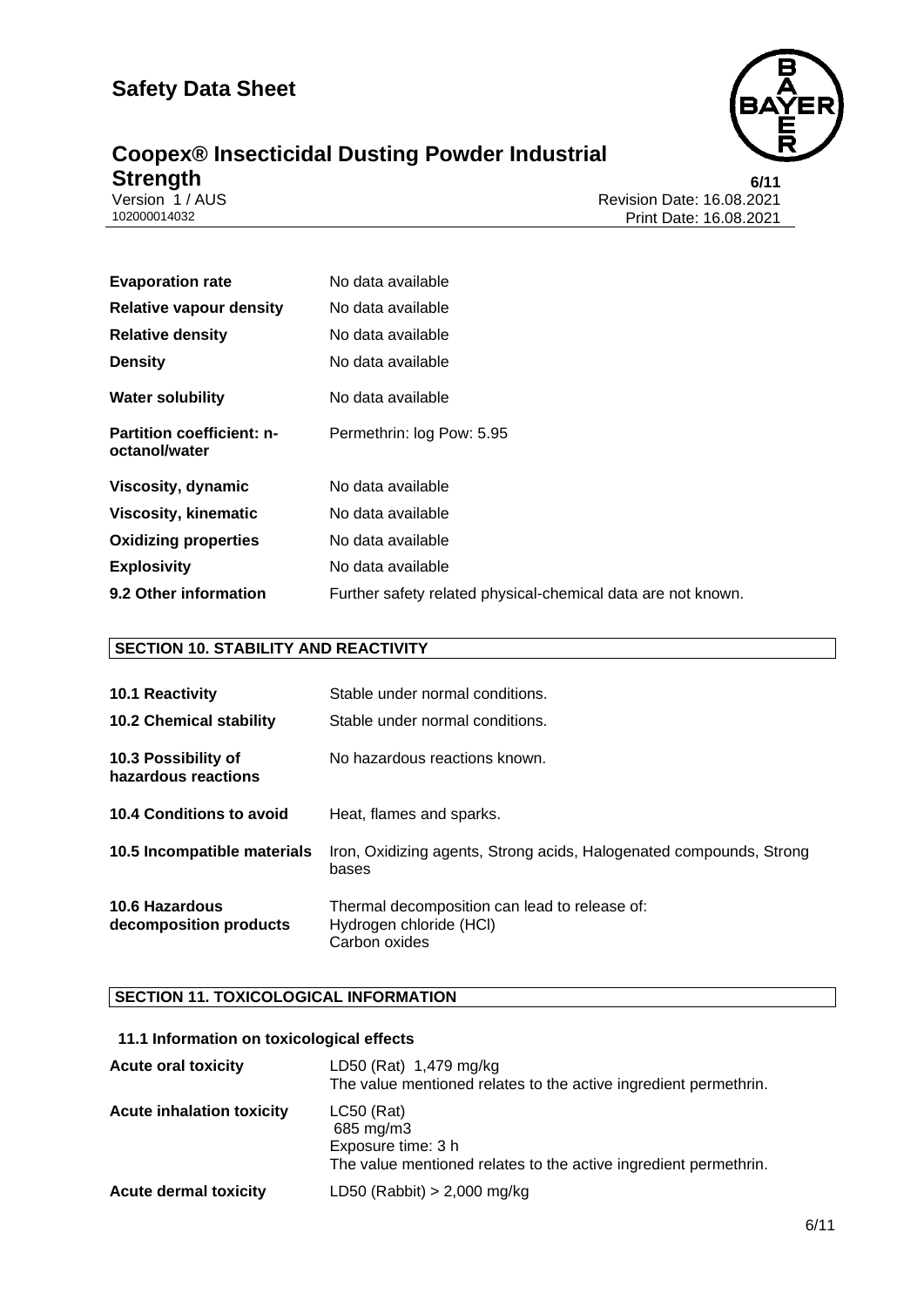### **Coopex® Insecticidal Dusting Powder Industrial Strength 7/11**

Version 1 / AUS<br>102000014032 Print Date: 16.08.2021<br>Print Date: 16.08.2021 Print Date: 16.08.2021

|                                  | The value mentioned relates to the active ingredient permethrin.                                   |  |
|----------------------------------|----------------------------------------------------------------------------------------------------|--|
| <b>Skin corrosion/irritation</b> | Mild skin irritation. (Rabbit)<br>The value mentioned relates to the active ingredient permethrin. |  |
| Serious eye damage/eye           | Mild eye irritation. (Rabbit)                                                                      |  |
| irritation                       | The value mentioned relates to the active ingredient permethrin.                                   |  |
| <b>Respiratory or skin</b>       | Non-sensitizing.                                                                                   |  |
| sensitisation                    | The value mentioned relates to the active ingredient permethrin.                                   |  |

#### **Assessment mutagenicity**

Permethrin was not mutagenic or genotoxic in a battery of in vitro and in vivo tests.

#### **Assessment carcinogenicity**

Permethrin caused at high dose levels an increased incidence of tumours in mice in the following organ(s): Liver, Lungs. The mechanism that triggers tumours in rodents is not relevant for the low exposures encountered under normal use conditions.

#### **Assessment toxicity to reproduction**

Permethrin did not cause reproductive toxicity in a two-generation study in rats.

#### **Assessment developmental toxicity**

Permethrin did not cause developmental toxicity in rats and rabbits.

#### **Assessment STOT Specific target organ toxicity – single exposure**

Permethrin: Based on available data, the classification criteria are not met.

#### **Assessment STOT Specific target organ toxicity – repeated exposure**

Permethrin did not cause specific target organ toxicity in experimental animal studies.

#### **Aspiration hazard**

Based on available data, the classification criteria are not met.

#### **Information on likely routes of exposure**

Dusts may cause upper respiratory tract irritation, coughing. May cause irritation., Avoid contact with skin. May cause mild irritation to eyes. Low acute oral toxicity.

#### **Early onset symptoms related to exposure** Refer to Section 4

**Delayed health effects from exposure** Refer to Section 11

**Exposure levels and health effects** Refer to Section 4

**Interactive effects** Not known

**When specific chemical data is not available** Not applicable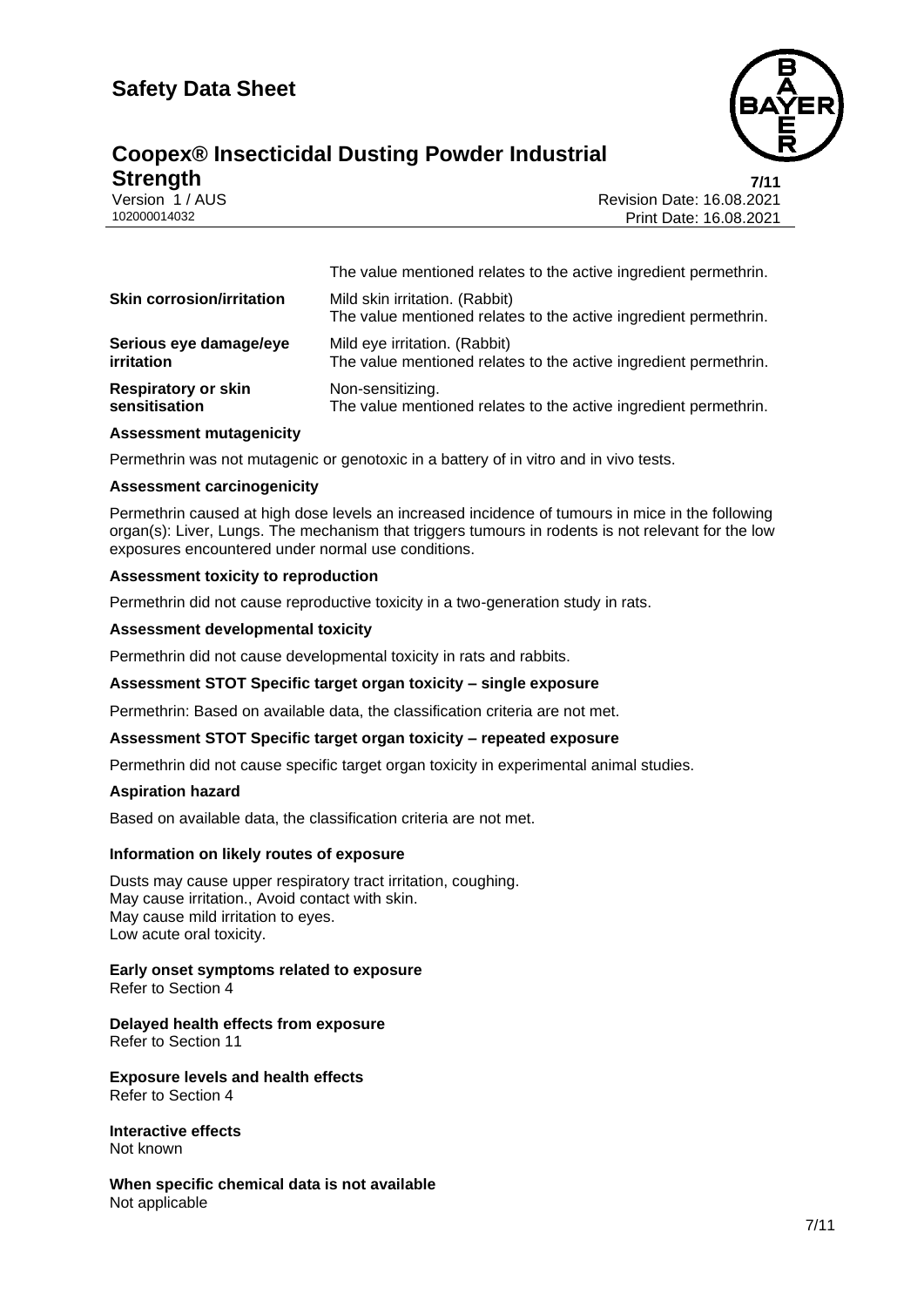

#### **Coopex® Insecticidal Dusting Powder Industrial Strength 8/11**

Version 1 / AUS<br>102000014032 Print Date: 16.08.2021<br>Print Date: 16.08.2021 Print Date: 16.08.2021

#### **Mixture of chemicals**

Refer to Section 2.1

#### **Further information**

Cutaneous sensations may occur, such as burning or stinging on the face and mucosae. However, these sensations cause no lesions and are of a transitory nature (max. 24 hours).

#### **SECTION 12. ECOLOGICAL INFORMATION**

| <b>12.1 Toxicity</b>                        |                                                                                                                                                               |  |
|---------------------------------------------|---------------------------------------------------------------------------------------------------------------------------------------------------------------|--|
| <b>Toxicity to fish</b>                     | LC50 (Poecilia reticulata (guppy)) 0.0076 mg/l<br>Exposure time: 96 h<br>The value mentioned relates to the active ingredient permethrin.                     |  |
| <b>Toxicity to aquatic</b><br>invertebrates | EC50 (Daphnia magna (Water flea)) 0.00017 mg/l<br>Exposure time: 48 h<br>The value mentioned relates to the active ingredient permethrin.                     |  |
| <b>Toxicity to aquatic plants</b>           | EC50 (Raphidocelis subcapitata (freshwater green alga)) 0.497 mg/l<br>Exposure time: 96 h<br>The value mentioned relates to the active ingredient permethrin. |  |
| 12.2 Persistence and degradability          |                                                                                                                                                               |  |
| <b>Biodegradability</b>                     | Permethrin:<br>Not rapidly biodegradable                                                                                                                      |  |
| Koc                                         | Permethrin: Koc: 100000                                                                                                                                       |  |
| 12.3 Bioaccumulative potential              |                                                                                                                                                               |  |
| <b>Bioaccumulation</b>                      | Permethrin: Bioconcentration factor (BCF) 300<br>Does not bioaccumulate.                                                                                      |  |
| 12.4 Mobility in soil                       |                                                                                                                                                               |  |
| <b>Mobility in soil</b>                     | Permethrin: Immobile in soil                                                                                                                                  |  |
| 12.5 Other adverse effects                  |                                                                                                                                                               |  |
| <b>Additional ecological</b><br>information | No further ecological information is available.                                                                                                               |  |

#### **SECTION 13. DISPOSAL CONSIDERATIONS**

Triple-rinse containers before disposal. Add rinsings to spray tank. Do not dispose of undiluted chemicals on site. If recycling, replace cap and return clean containers to recycler or designated collection point. If not recycling, break, crush, or puncture and deliver empty packaging to an approved waste management facility. If an approved waste management facility is not available, bury the empty packaging 500 mm below the surface in a disposal pit specifically marked and set up for this purpose, clear of waterways, desirable vegetation and tree roots, in compliance with relevant Local, State or Territory government regulations. Do not burn empty containers or product.

Dispose of empty container by wrapping in paper, placing in plastic bag and putting in the garbage. DO NOT burn empty containers or product.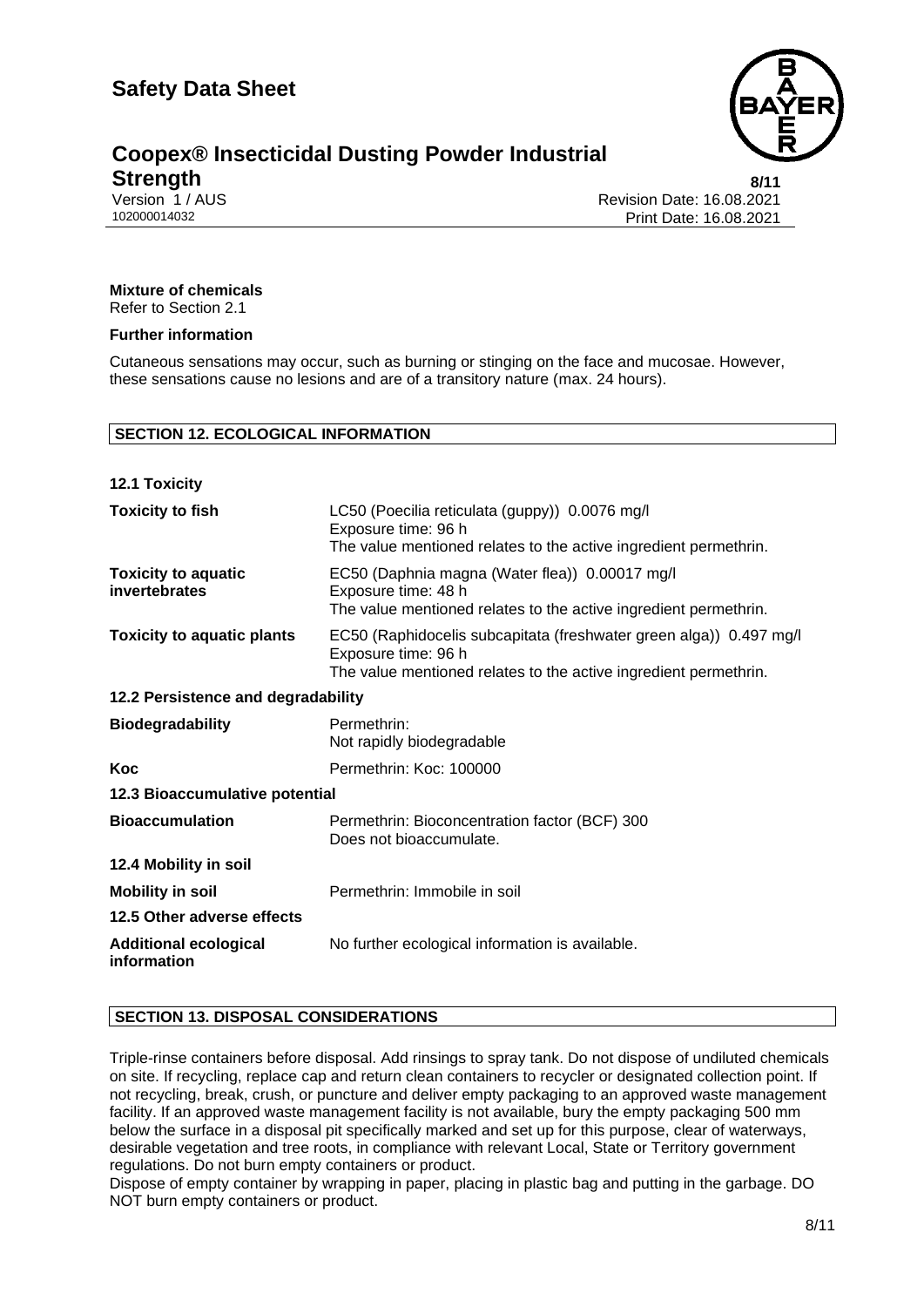

### **Coopex® Insecticidal Dusting Powder Industrial Strength** 9/11<br>
Version 1 / AUS Revision Date: 16.08.2021<br>
102000014032 Print Date: 16.08.2021

Revision Date: 16.08.2021 Print Date: 16.08.2021

#### **SECTION 14. TRANSPORT INFORMATION**

| <b>ADG</b>  |                                                                                                                                              |                                                                                                                                                                                 |
|-------------|----------------------------------------------------------------------------------------------------------------------------------------------|---------------------------------------------------------------------------------------------------------------------------------------------------------------------------------|
|             | UN number<br>Transport hazard class(es)<br><b>Subsidiary Risk</b><br>Packaging group<br>Description of the goods<br><b>Hazchem Code</b>      | 3077<br>9<br>None<br>Ш<br>ENVIRONMENTALLY HAZARDOUS SUBSTANCE, SOLID,<br>N.O.S.<br>(PERMETHRIN MIXTURE)<br>2Z                                                                   |
| b) IBCs     | subject to this Code when transported by road or rail in;                                                                                    | AU01: Environmentally Hazardous Substances meeting the descriptions of UN 3077 or UN 3082 are not<br>a) packagings that do not incorporate a receptacle exceeding 500 kg(L); or |
| <b>IMDG</b> | UN number<br>Transport hazard class(es)<br><b>Subsidiary Risk</b><br>Packaging group<br>Marine pollutant<br>Description of the goods         | 3077<br>9<br>None<br>Ш<br><b>YES</b><br>ENVIRONMENTALLY HAZARDOUS SUBSTANCE, SOLID,<br>N.O.S.<br>(PERMETHRIN MIXTURE)                                                           |
| <b>IATA</b> | UN number<br>Transport hazard class(es)<br><b>Subsidiary Risk</b><br>Packaging group<br>Environm. Hazardous Mark<br>Description of the goods | 3077<br>9<br>None<br>Ш<br><b>YES</b><br>ENVIRONMENTALLY HAZARDOUS SUBSTANCE, SOLID,<br>N.O.S.<br>(PERMETHRIN MIXTURE)                                                           |

#### **SECTION 15. REGULATORY INFORMATION**

Registered according to the Agricultural and Veterinary Chemicals Code Act 1994 Australian Pesticides and Veterinary Medicines Authority approval number: 33210

#### **SUSMP classification (Poison Schedule)**

Exempt (Standard for the Uniform Scheduling of Medicines and Poisons)

#### **SECTION 16. OTHER INFORMATION**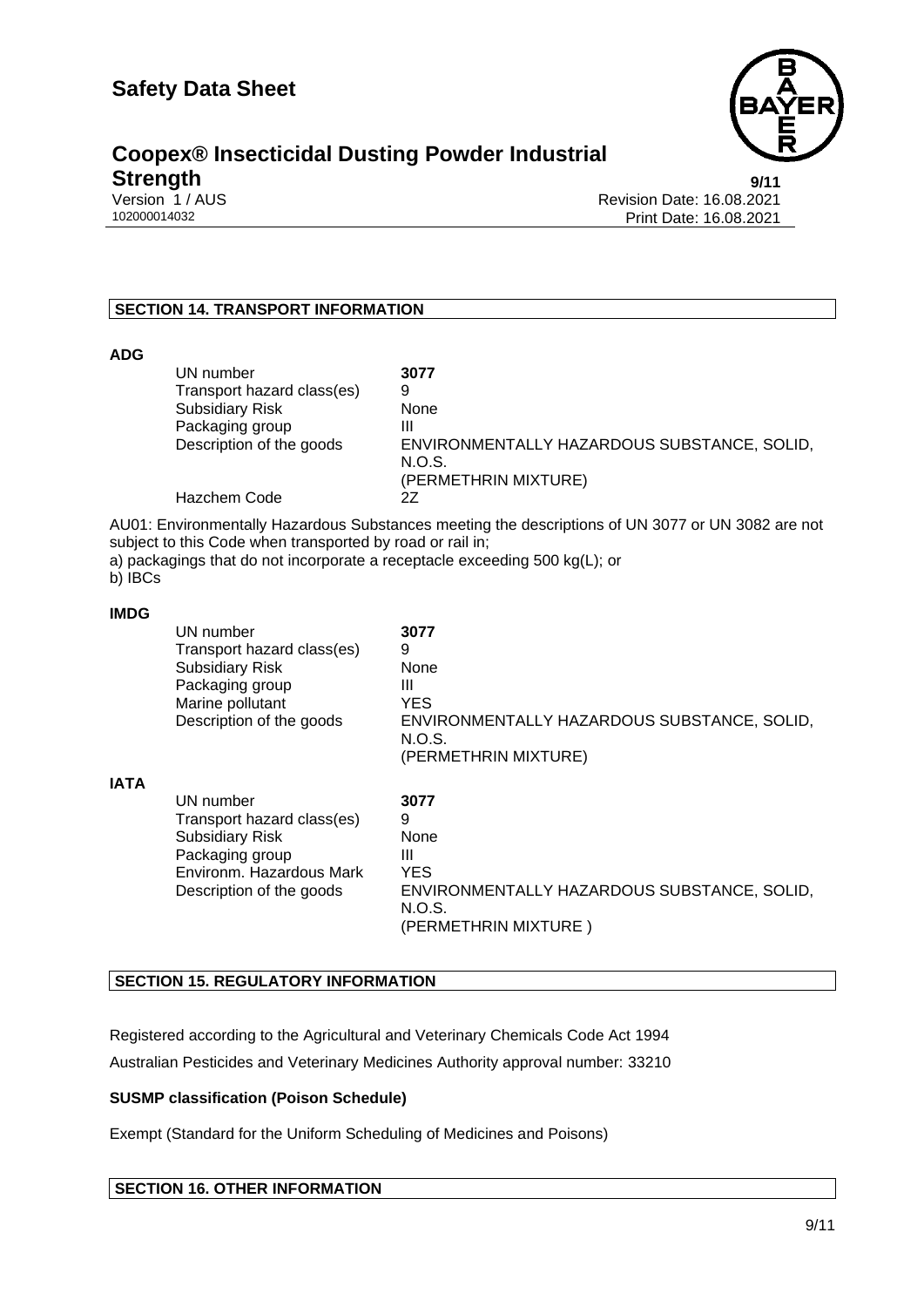

# **Coopex® Insecticidal Dusting Powder Industrial Strength** 10/11<br>
Version 1/AUS Revision Date: 16.08.2021<br>
102000014032 Print Date: 16.08.2021

Revision Date: 16.08.2021 Print Date: 16.08.2021

**Trademark information** Coopex® is a Registered Trademark of the Bayer Group.

#### **Abbreviations and acronyms**

| <b>ADN</b>                 | European Agreement concerning the International Carriage of Dangerous Goods by<br><b>Inland Waterways</b>         |
|----------------------------|-------------------------------------------------------------------------------------------------------------------|
| <b>ADR</b>                 | European Agreement concerning the International Carriage of Dangerous Goods by<br>Road                            |
| <b>ATE</b>                 | Acute toxicity estimate                                                                                           |
| AU OEL                     | Australia. OELs. (Adopted National Exposure Standards for Atmospheric                                             |
|                            | Contaminants in the Occupational Environment)                                                                     |
| CAS-Nr.                    | <b>Chemical Abstracts Service number</b>                                                                          |
| <b>CEILING</b>             | Ceiling Limit Value                                                                                               |
| Conc.                      | Concentration                                                                                                     |
| EC-No.                     | European community number                                                                                         |
| ECx                        | Effective concentration to x %                                                                                    |
| <b>EINECS</b>              |                                                                                                                   |
|                            | European inventory of existing commercial substances                                                              |
| <b>ELINCS</b><br><b>EN</b> | European list of notified chemical substances                                                                     |
| EU                         | European Standard                                                                                                 |
|                            | European Union                                                                                                    |
| <b>IATA</b>                | International Air Transport Association                                                                           |
| <b>IBC</b>                 | International Code for the Construction and Equipment of Ships Carrying Dangerous<br>Chemicals in Bulk (IBC Code) |
| ICx                        | Inhibition concentration to x %                                                                                   |
| <b>IMDG</b>                | <b>International Maritime Dangerous Goods</b>                                                                     |
| <b>LCx</b>                 | Lethal concentration to x %                                                                                       |
| <b>LDx</b>                 | Lethal dose to x %                                                                                                |
| LOEC/LOEL                  | Lowest observed effect concentration/level                                                                        |
| <b>MARPOL</b>              | MARPOL: International Convention for the prevention of marine pollution from ships                                |
| N.O.S.                     | Not otherwise specified                                                                                           |
| NOEC/NOEL                  | No observed effect concentration/level                                                                            |
| <b>OECD</b>                | Organization for Economic Co-operation and Development                                                            |
| <b>OES BCS</b>             | OES BCS: Internal Bayer AG, Crop Science Division "Occupational Exposure<br>Standard"                             |
| <b>PEAK</b>                | PEAK: Exposure Standard - Peak means a maximum or peak airborne concentration                                     |
|                            | of a particular substance determined over the shortest analytically practicable period of                         |
|                            | time which does not exceed 15 minutes.                                                                            |
| <b>RID</b>                 | Regulations concerning the International Carriage of Dangerous Goods by Rail                                      |
| <b>SK-SEN</b>              | Skin sensitiser                                                                                                   |
| SKIN_DES                   | SKIN_DES: Skin notation: Absorption through the skin may be a significant source of                               |
|                            | exposure.                                                                                                         |
| <b>STEL</b>                | STEL: Exposure standard - short term exposure limit (STEL): A 15 minute TWA                                       |
|                            | exposure which should not be exceeded at any time during a working day even if the                                |
|                            | eight-hour TWA average is within the TWA exposure standard. Exposures at the STEL                                 |
|                            | should not be longer than 15 minutes and should not be repeated more than four times                              |
|                            | per day. There should be at least 60 minutes between successive exposures at the<br>STEL.                         |
| <b>TWA</b>                 | TWA: Exposure standard - time-weighted average (TWA): The average airborne                                        |
|                            | concentration of a particular substance when calculated over a normal eight-hour                                  |
|                            | working day, for a five-day working week.                                                                         |
| TWA                        | Time weighted average                                                                                             |
| UN                         | <b>United Nations</b>                                                                                             |
| <b>WHO</b>                 | World health organisation                                                                                         |